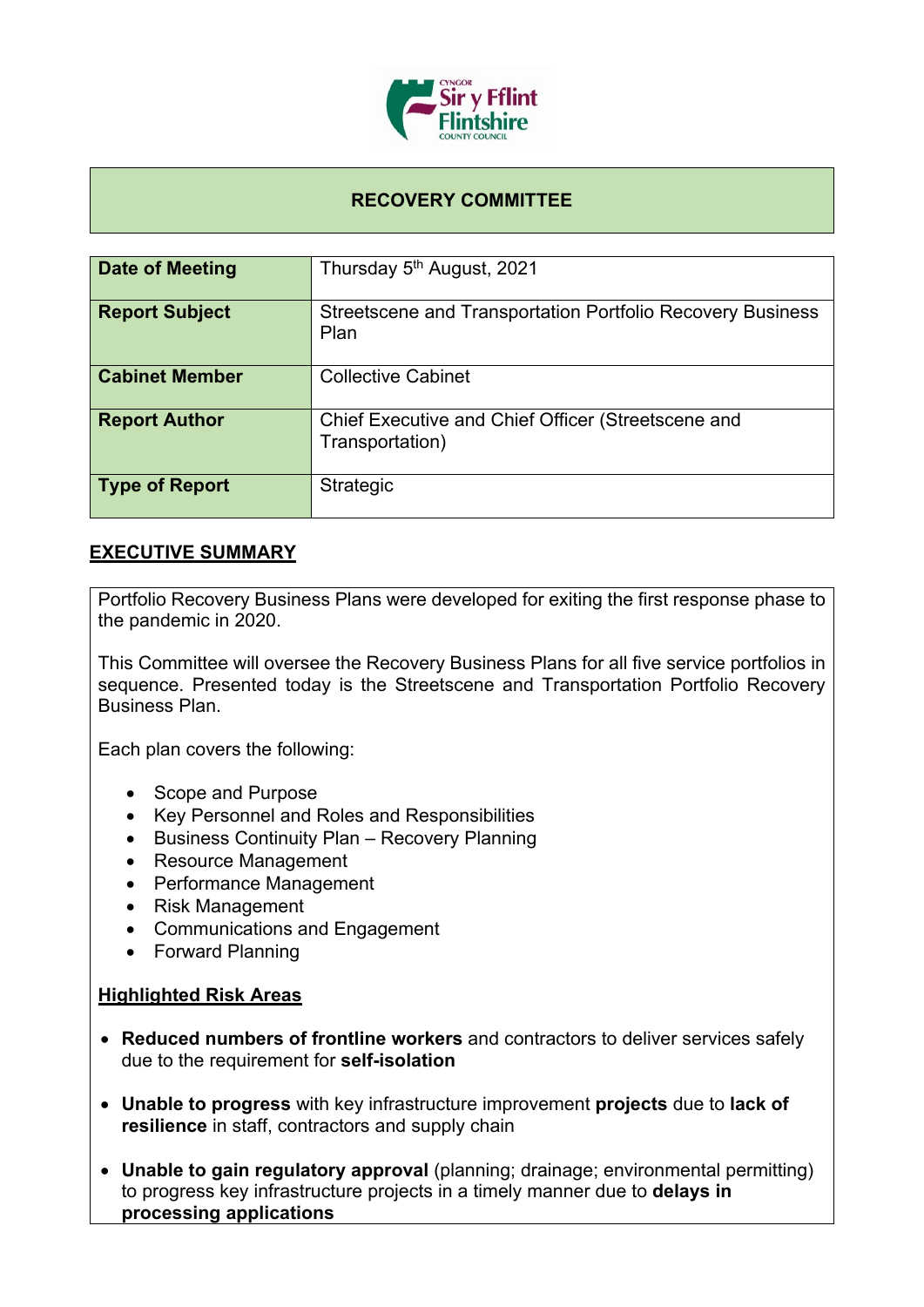# **RECOMMENDATIONS**

1 To review the Streetscene and Transportation Portfolio Recovery Business Plan summary for assurance, and to refer any further and specific risk management work to the respective Overview and Scrutiny Committees as is necessary.

## **REPORT DETAILS**

| 1.00 | <b>EXPLAINING THE PORTFOLIO RECOVERY BUSINESS PLAN</b>                                                                                                                                                                                                                                                                                                                                                                                                                                                                                                                                                                                                                                                                                                                                                                                                                                                                                                                                                                                                                                                           |
|------|------------------------------------------------------------------------------------------------------------------------------------------------------------------------------------------------------------------------------------------------------------------------------------------------------------------------------------------------------------------------------------------------------------------------------------------------------------------------------------------------------------------------------------------------------------------------------------------------------------------------------------------------------------------------------------------------------------------------------------------------------------------------------------------------------------------------------------------------------------------------------------------------------------------------------------------------------------------------------------------------------------------------------------------------------------------------------------------------------------------|
| 1.01 | Service portfolios have been working to Portfolio Recovery Business Plans<br>following the response phase to the pandemic emergency situation. Recovery<br>is a natural transition from the response phase which lasted from mid-March<br>until the end of July 2020, and again from the end of December until April 2021.                                                                                                                                                                                                                                                                                                                                                                                                                                                                                                                                                                                                                                                                                                                                                                                       |
|      | The plans are built upon risk management actions and performance<br>management objectives.                                                                                                                                                                                                                                                                                                                                                                                                                                                                                                                                                                                                                                                                                                                                                                                                                                                                                                                                                                                                                       |
| 1.02 | The recovery objectives, performance targets, risks and issues have been<br>reviewed and updated. The following sections are being shared with the<br>Recovery Committee for assurance.                                                                                                                                                                                                                                                                                                                                                                                                                                                                                                                                                                                                                                                                                                                                                                                                                                                                                                                          |
| 1.03 | <b>Recovery Objectives</b><br><b>Service Delivery</b>                                                                                                                                                                                                                                                                                                                                                                                                                                                                                                                                                                                                                                                                                                                                                                                                                                                                                                                                                                                                                                                            |
|      | Return minimal staff to the office environment to re-establish work that<br>$\bullet$<br>could not be undertaken from home<br>Since August 2020, control measures have been in place in the office<br>environment to maintain physical distancing and reduce personal contact,<br>which has enabled minimal staff to return on a rotational basis to carry out<br>work that could not reasonably be completed from home (e.g. issuing of<br>permits, payment refunds, printing). Sickness levels have remained low<br>throughout this period. A number of office based staff continue to work from<br>home and maintain service delivery.                                                                                                                                                                                                                                                                                                                                                                                                                                                                        |
|      | Return the workforce to recognised working shift patterns<br>$\bullet$<br>All operatives returned to their substantive shift patterns from 24 <sup>th</sup> May 2021<br>(either on a 4-day working week or on a 5-day working week), whilst still<br>maintaining the principle of "bubble" working groups in order to retain<br>separation and reduce the risk of virus transition. Prior to this, concerns had<br>been expressed about the increased amount of waste and recycling being<br>presented at the kerbside and, as a result, the majority of the collection<br>rounds were taking longer to complete and missed collections were<br>increasing, which was putting pressure on crews to complete the rounds and<br>required staff to stay on longer beyond their contracted finishing times.<br>Consequently, the workforce were temporarily moved to a 3-day working<br>week operating a longer working day either as a Monday to Wednesday shift<br>or as a Thursday to Saturday shift. This also enabled us to provide<br>consistent crews and minimise close interactions between crews. A convoy |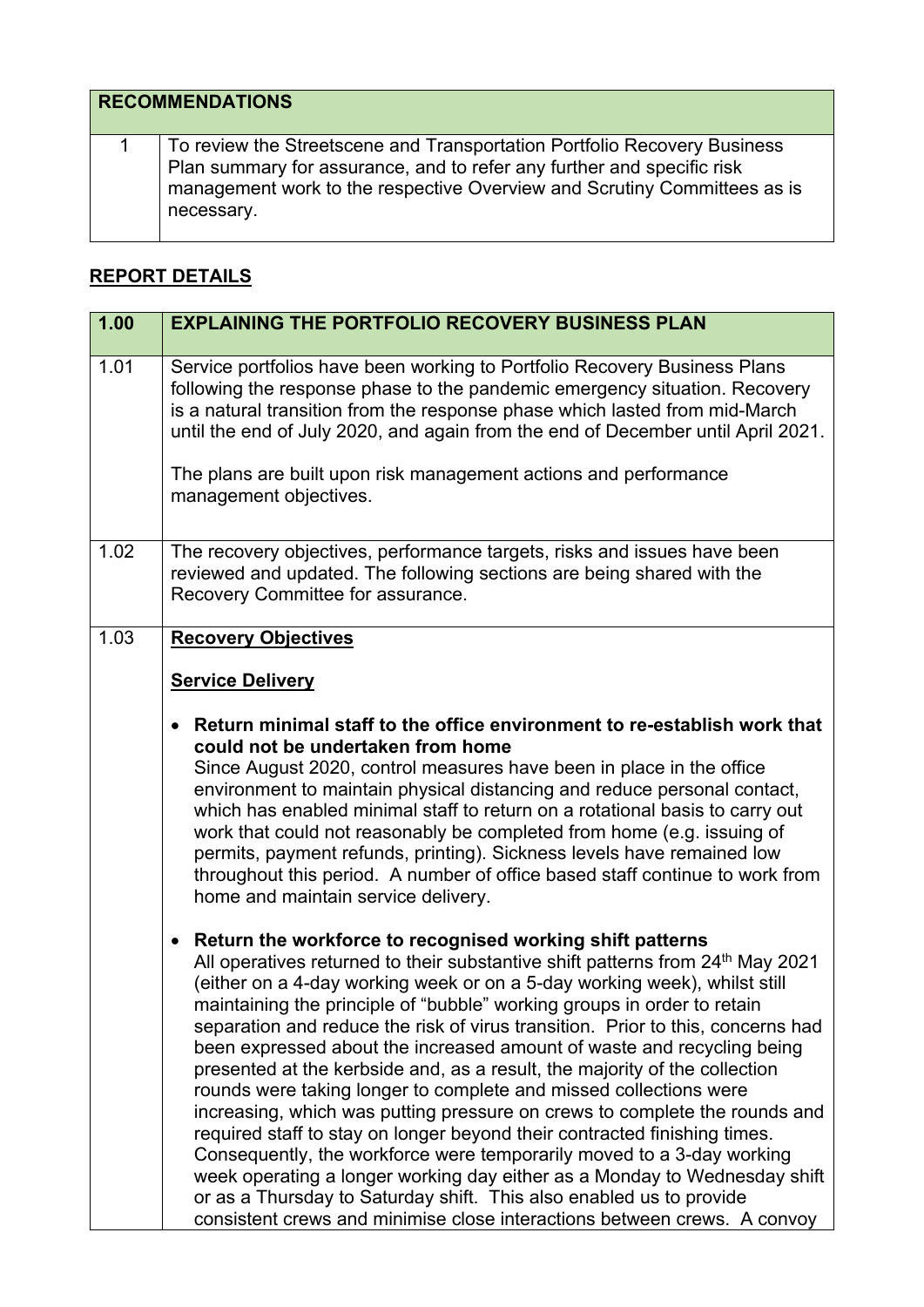vehicle working system is still in place to reduce the number of people travelling together in vehicles, which has meant introducing additional vehicles on waste and recycling collection services, grass cutting operations and highways maintenance. In response to national advice received through the WLGA, it is proposed that the convoy vehicle will be removed following consultation with the trade unions and workforce in August 2021.

#### **Open all Household Recycling Centres (HRCs) in line with national guidance**

HRC sites were closed between 23 March 2020 and 25 May 2020 in order to comply with national guidelines on essential travel and social distancing. All sites re-opened on 26 May 2020 and have remained open since this date with enhanced traffic management and site specific control measures, although some restrictions continue to be in place such as no assistance being offered to carry items and bag-splitting operations continue to be suspended.

### **Re-introduce the garden waste collection service**

Garden waste collections were suspended from 23 March 2020 until 8 June 2020 due to high levels of sickness absence within the workforce and to ensure that resources were redeployed to essential kerbside waste and recycling collection services during this time. The 2021 collection season recommenced on 1 March 2021 without disruption.

#### **Re-introduce bulky waste collections**

Bulky waste were suspended from 23 March 2020 until 7 June 2020 due to the risks posed around physical contact and handling of items that may have been contaminated. The service was reintroduced by the contractor from 8 June 2020 following suitable risk assessment and with control measures in place, and collections have continued without disruption since this date.

### **Open all public conveniences to a safe and hygienic standard**

All Council owned and operated public conveniences were closed on 23rd March 2020 due to the risk of transmission at that time, and were reopened on 29 June 2020 with an increased cleaning regime in place following the introduction of hand sanitising supplies. Officers continue to work with colleagues in economic regeneration to support the opening and regeneration of town centres, with public conveniences playing a pivotal role.

#### **Re-introduce all enforcement patrols and procedures for civil parking and environmental enforcement**

All enforcement activity was suspended from 23 March 2020 due to the difficulty of maintaining social distancing when dealing with potential offenders by officers. Civil parking enforcement and environmental enforcement for fly tipping, littering and dog fouling was re-introduced from 29 June 2020 in response to national guidance that was issued for industry standard organisations and also following an increase in fly tipping, littering and dog fouling. Following Cabinet approval in early July 2021, side waste enforcement will be resumed from 1 September 2021 and preparations are underway for publicity and communication with residents, collection crews and enforcement teams.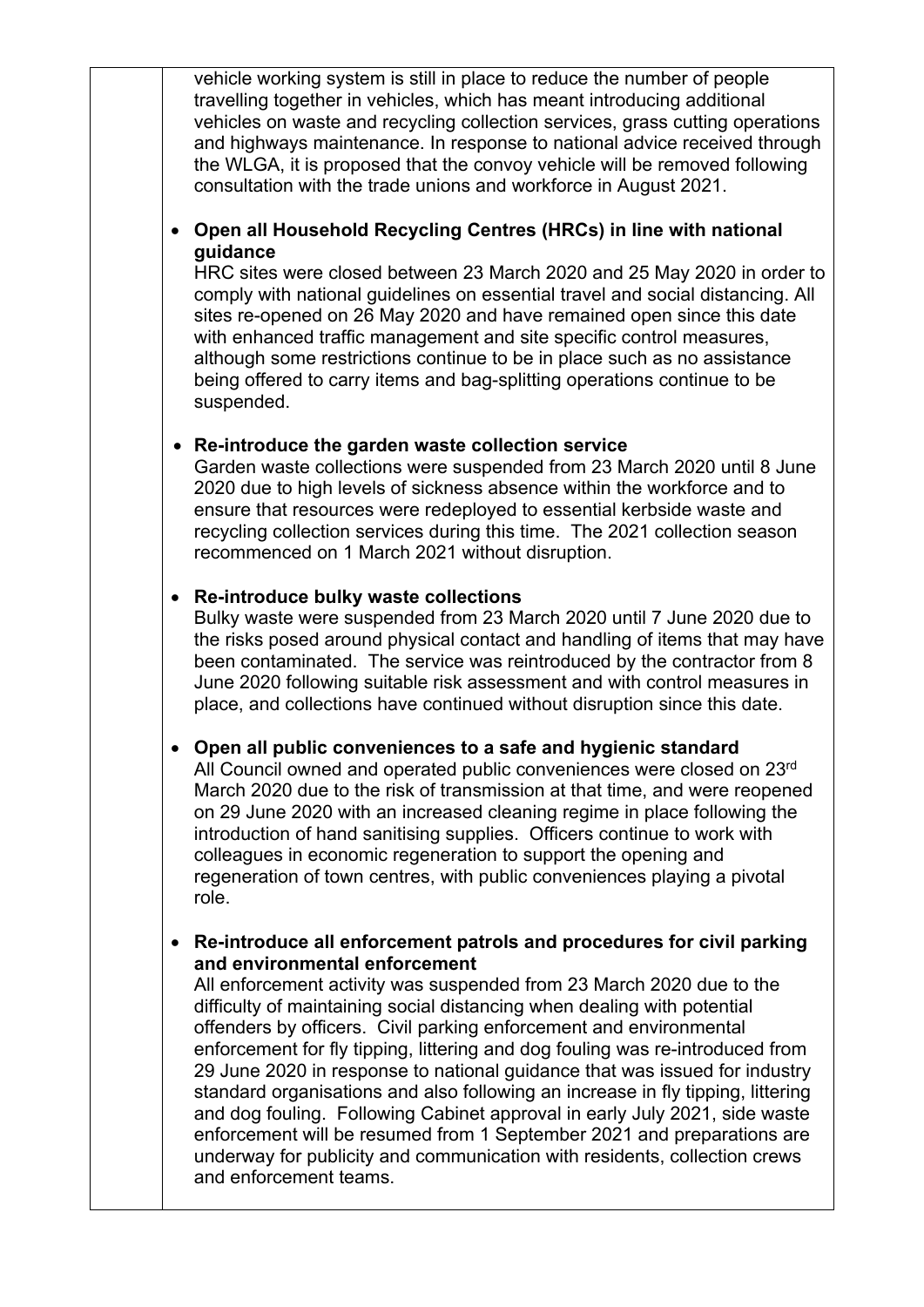**Re-introduce Local Travel Arrangements (LTAs) and develop Demand Responsive Transport (DRT) services with revised timetables and service pick-up points**

Due to the strict travel restrictions in place during the pandemic, the need for public transport reduced significantly and a DRT was introduced for key workers and vulnerable residents from 22 June 2020, who required transport to access essential shopping and services. A review of services was undertaken in line to support with town centre specific recovery and regeneration plans and, following the easing of restrictions, Local Transport Arrangements are now operating as normal (pre-COVID levels).

#### **Reinstate the previous levels of highway and infrastructure scheme developments for the identification and progression of forthcoming annual grant submissions**

Due to the inability to obtain required traffic survey data and limitations associated with the advertisement and consultation of proposals for highway and infrastructure schemes, a number of projects were put on hold during the pandemic. From July 2020, the objective was to progress schemes where possible with the use of existing data and find alternative methods of conducting public consultation on Traffic Regulation Orders (TROs). Subsequently, we have revised the policy for public consultation through the introduction of 'online' consultation events, which negated the need to physically interact with large groups of people. The identification and progression of annual grant schemes are continuing as normal (pre-COVID levels).

## **Resume essential highway construction works (including the Council's Resurfacing Programme)**

Some schemes for 2020 were postponed due to the availability of contractors to mobilise and supply chain limitations, as well as the inability of contractors to adhere to social distancing requirements at the time. Some proposed schemes were also located on key strategic or arterial routes, which provided access to the rainbow hospitals or food outlets and therefore were suspended in line with Department for Transport (DfT) and government guidelines. As restrictions were eased, some essential highway schemes were taken forward and approved for progression by EMRT. Since 4 May 2020, construction works commenced where feasible and, by now, all works are being progressed as normal (pre-COVID levels).

# **Return to full service provision for grass cutting, grounds maintenance and street cleansing operations**

Due to the lack of available workforce due to sickness absence levels and deployment to other key services, grass cutting, grounds maintenance and street cleansing operations were reduced or scaled back. As a result of increased growth in vegetation to unmanageable lengths, a decrease in environmental cleanliness and increased customer complaints, grass cutting and grounds maintenance was reintroduced in most areas of the County and street cleansing was maintained in highly populated areas during the summer of 2020. Subsequently, the 2021 season recommenced on 1 March 2021 with all areas of the County receiving the full service provision, albeit with convoy vehicle working in place and crews working as "bubble" groups.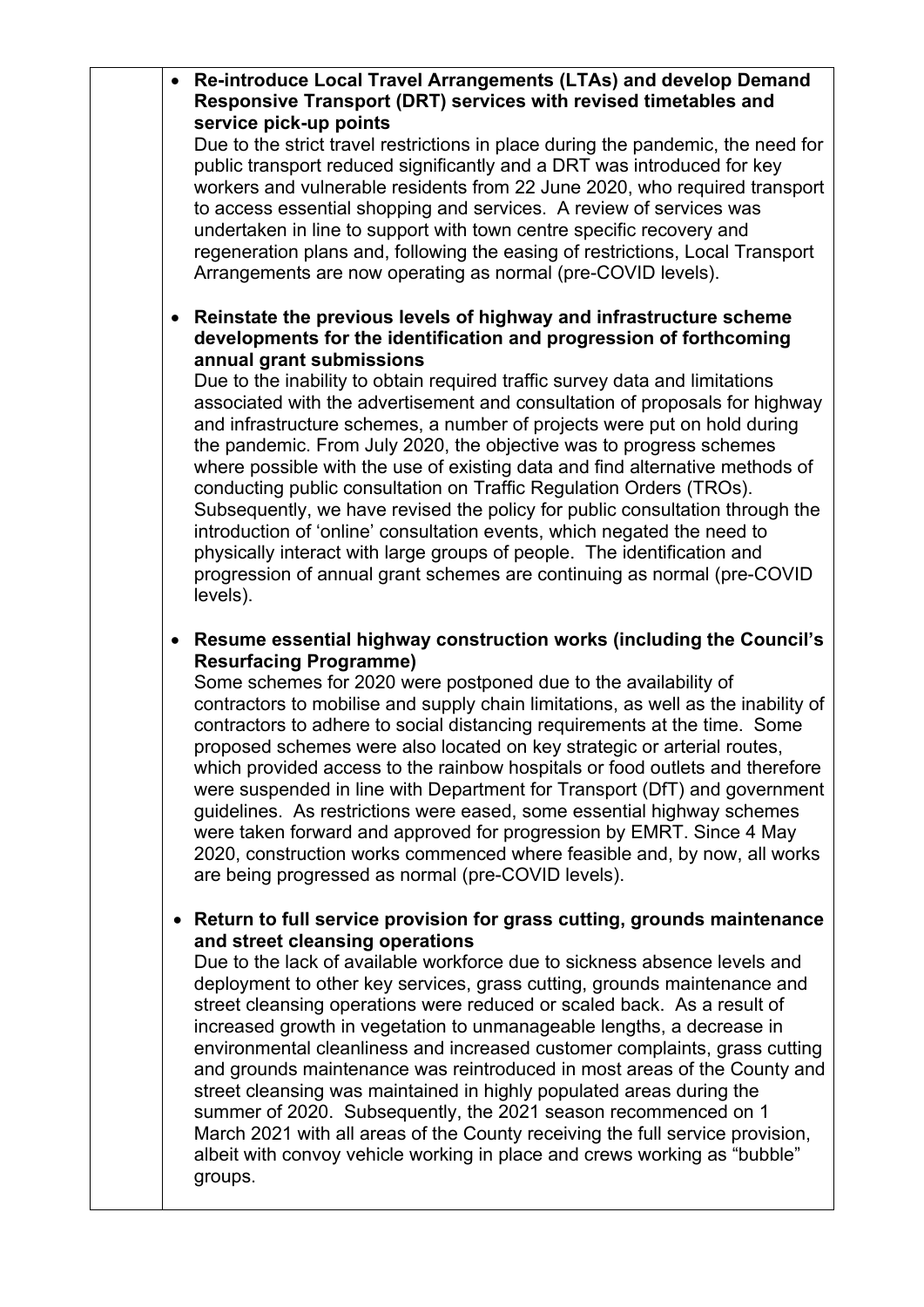|      | Return to full service provision for school transport and social care<br>transport on the opening of schools and social care centres<br>Due to the difficulty in maintaining social distancing on public and private<br>transport vehicles, passenger transport services were suspended at the start<br>of the pandemic. From September 2020, revised government guidelines<br>were issued, which deemed that social distancing was no longer a<br>requirement for school and social care transport and services could be<br>resumed to normal levels from that date onwards. Arrangements are<br>underway to ensure that the transport provision is in place for the September<br>2021 cohort of pupils. |
|------|-----------------------------------------------------------------------------------------------------------------------------------------------------------------------------------------------------------------------------------------------------------------------------------------------------------------------------------------------------------------------------------------------------------------------------------------------------------------------------------------------------------------------------------------------------------------------------------------------------------------------------------------------------------------------------------------------------------|
| 1.04 | <b>Performance Targets</b>                                                                                                                                                                                                                                                                                                                                                                                                                                                                                                                                                                                                                                                                                |
|      | Sufficient workforce availability to deliver revised operations to enable<br>$\bullet$<br>social distancing<br>Business continuity plans (BCPs) were reviewed and revised on a daily<br>basis during the height of the pandemic in order to monitor workforce<br>availability and deploy resources to key service areas.                                                                                                                                                                                                                                                                                                                                                                                  |
|      | Sufficient Personal Protective Equipment (PPE) available to deliver<br>$\bullet$<br>frontline services<br>Risk assessments were reviewed, revised and re-issued in line with<br>government guidelines and PPE requirements identified to ensure that the<br>workforce were protected.                                                                                                                                                                                                                                                                                                                                                                                                                     |
|      | Staff well-being and safety in resuming office based working<br>$\bullet$<br>Regular communication maintained with all office based staff working from<br>home and consultation undertaken with staff and trade unions for staff who<br>returned to the offices. Risk assessments were reviewed to ensure that staff<br>could return in a safe and managed manner at the appropriate time.                                                                                                                                                                                                                                                                                                                |
|      | Sufficient provision of plant and vehicles to provide frontline services<br>Additional plant and vehicles identified as part of the risk assessments for<br>some frontline services e.g. convoy vehicle working. Extra vehicles and plant<br>hired in through the fleet contractor and funded from the WG hardship grant<br>to enable frontline services to resume.                                                                                                                                                                                                                                                                                                                                       |
|      | Return service delivery to pre-pandemic status regarding rota/shift<br>$\bullet$                                                                                                                                                                                                                                                                                                                                                                                                                                                                                                                                                                                                                          |
|      | patterns<br>Risk assessments reviewed following the easing of restrictions on 24 May<br>2021, which has allowed for the majority of service delivery to return to pre-<br>pandemic rotas and shift patterns.                                                                                                                                                                                                                                                                                                                                                                                                                                                                                              |
| 1.05 | <b>Risk Management</b>                                                                                                                                                                                                                                                                                                                                                                                                                                                                                                                                                                                                                                                                                    |
|      | The following recovery risks have been closed:                                                                                                                                                                                                                                                                                                                                                                                                                                                                                                                                                                                                                                                            |
|      | Loss of Industry Standard accreditations due to the inability to<br>$\bullet$<br>undertake external audits<br>External audits have resumed and are being undertaken remotely or with<br>social distancing in place.                                                                                                                                                                                                                                                                                                                                                                                                                                                                                       |
|      | Expiry of calibrated equipment due to the inability to undertake testing<br>$\bullet$<br>All equipment continues to be tested, calibrated and certificated as required.                                                                                                                                                                                                                                                                                                                                                                                                                                                                                                                                   |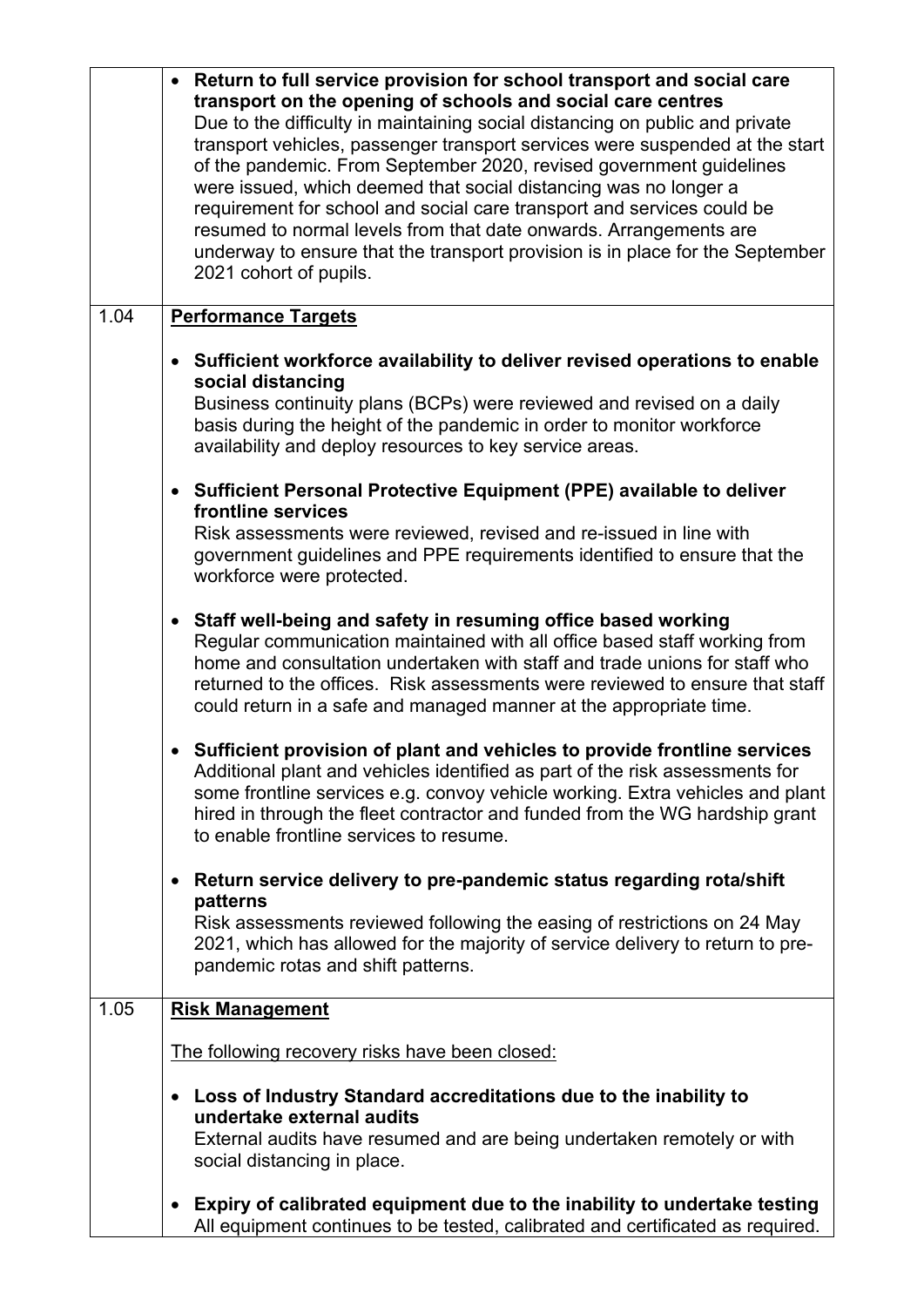**Limited Personal Protective Equipment (PPE) for workforce to conduct operations safely due to lack of availability in supply chain** PPE continues to be supplied as and when required. No impact on frontline operations. **Unable to build resilience and provide generic work functions due to remote working** Bubble working groups have enabled all work functions to continue and workforce continue to support the service in generic roles during emergency situations or at peak times of the year. **Unable to progress with key infrastructure improvement projects due to prolonged pandemic impacts due to reduced grant funding** Projects are continuing with remote working in place. **Lack of available space at the Alltami depot facility to be able to provide full service due to social distancing measures** All control measures have been implemented and accommodated within the available space. **Lack of available materials (tarmac, stone) to undertake planned works due to product availability**: No existing delays being experienced by supply chain. **An increase in dangerous and obstructive parking due to the suspension of parking enforcement** Some initial issues with access to housing estates for waste collection vehicles, which have now been resolved and no further reports or requests for enforcement received. **Increasing cost of undertaking Public Health Funerals due to inability of families to fund funeral** No issues reported. **National targets not being met for Road Safety and Active Travel due to an inability to complete essential schemes** All schemes resumed and targets being met. **Backlog of administrative work due to home working (permit processing, payment refunds, tag printing)** Some initial delays experienced. **Lack of available burial capacity due to increased demand** No additional requirement for burial capacity. **Backlog in vehicle MOTs due to the closure of test centres** Vehicle MOTs resumed and no ongoing issues **Increase in large scale fly tipping due to the closure of Household Recycling Centres and illegal waste collection companies operating** HRC sites reopened May 2020.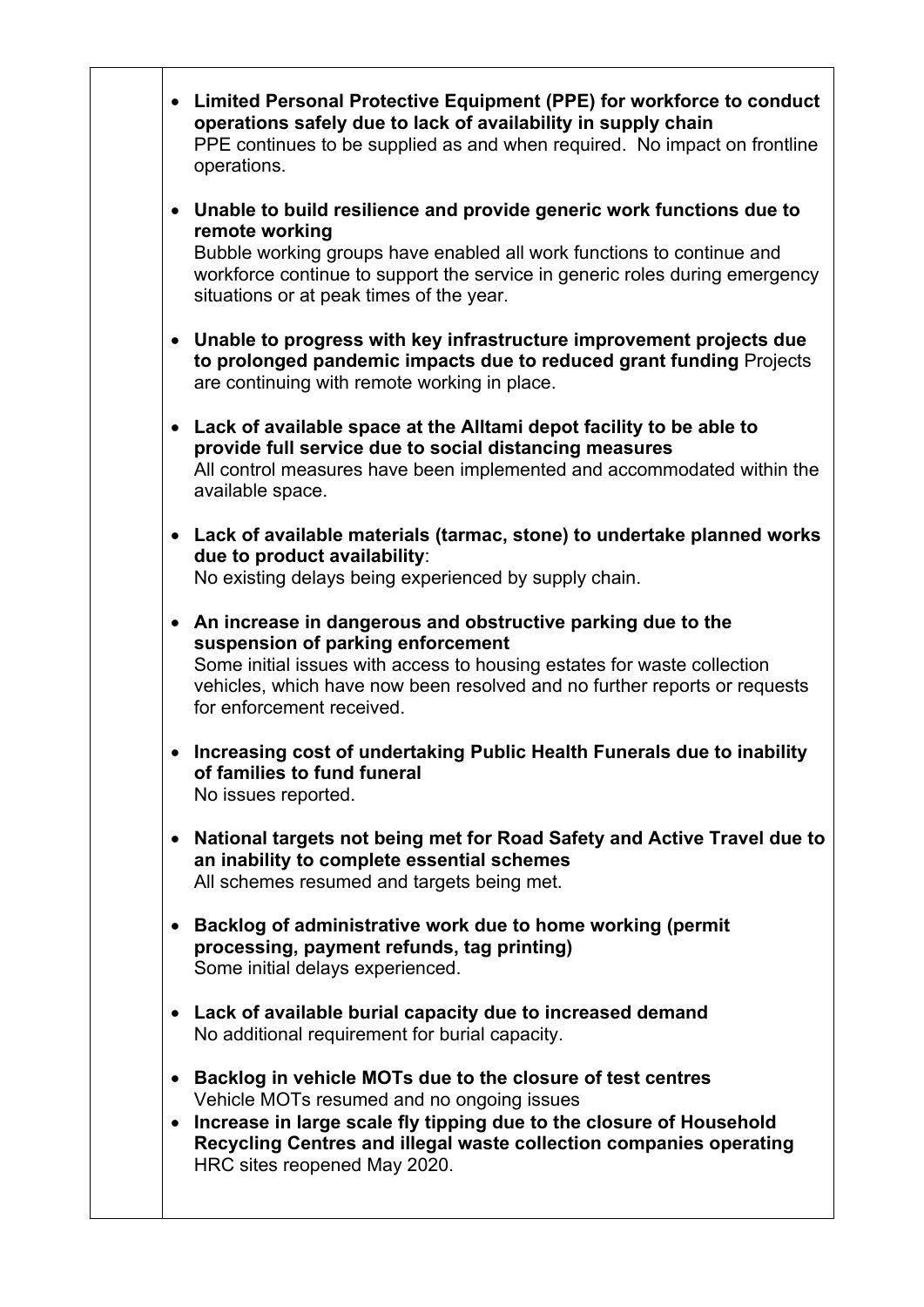| The following risks are still open and are being actively managed:                                                                                                                                                                                                                                                                                                                                                                                                                                                                                                                                                                                                               |
|----------------------------------------------------------------------------------------------------------------------------------------------------------------------------------------------------------------------------------------------------------------------------------------------------------------------------------------------------------------------------------------------------------------------------------------------------------------------------------------------------------------------------------------------------------------------------------------------------------------------------------------------------------------------------------|
| Public bus services (commercial and subsidised) are financially<br>unsustainable due to reduced passenger numbers<br>Current Risk Rating: RED, Risk Trend: No Change<br>Passenger numbers remain low; however, TfW and WG are currently<br>looking at options for future bus services as part of the Llwybr Newydd: the<br>Wales Transport Strategy 2021.<br>Increased transport operating costs due to reducing number of<br>available transport operators to provide services<br>Current Risk Rating: RED, Risk Trend: No Change<br>Due to social distancing requirements, more capacity required from a limited<br>market supply, particularly with more specialist vehicles. |
| Increased operational costs (resource, workforce) for Bereavement<br>Services due to increased number of deaths<br>Current Risk Rating: GREEN, Risk Trend: No Change<br>Still a risk due to increasing number of cases, but no increase in number of<br>burials at the present time.                                                                                                                                                                                                                                                                                                                                                                                             |
| Increase in third party claims due to changes in Highway Inspection<br>process:<br>Current Risk Rating: GREEN, Risk Trend: No Change<br>Risk still exists, but no change to the number of third party claims despite<br>changes to the Highway Inspection process.                                                                                                                                                                                                                                                                                                                                                                                                               |
| Loss of income from the sale of recyclable materials due to reduced<br>market demand:<br>Current Risk Rating: AMBER, Risk Trend: No Change<br>Recycling market still showing signs of volatility with prices fluctuating<br>frequently and unpredictably. Pressure already reported in MTFS for 2021-<br>2022, which is reflected by the current risk rating.                                                                                                                                                                                                                                                                                                                    |
| Increased expenditure on contract, labour, plant, vehicles and<br>materials due to changing work patterns in response to pandemic<br>Current Risk Rating: AMBER, Risk Trend: No Change<br>Expenditure still high due to the changes to working practices and work<br>patterns. We anticipate that this may reduce in the future, as restrictions are<br>lifted and normal working practices can be resumed.                                                                                                                                                                                                                                                                      |
| Increased expenditure on the disposal of residual waste due to<br>increase in tonnages collected from residential properties<br>Current Risk Rating: AMBER, Risk Trend: No Change<br>Residual waste tonnages are still high (12% increase compared to 2019-<br>2020); however, it is hoped that, with the reintroduction of side waste<br>enforcement from 1 September 2021 and increased educational campaigns<br>for recycling, this will reduce over the coming months.                                                                                                                                                                                                       |
| Significant loss of income from the suspension of services due to<br><b>COVID-19 response</b><br>Current Risk Rating: AMBER, Risk Trend: No Change<br>Income levels continue to be impacted following the suspension of services<br>due to the pandemic e.g. car parking, garden waste.                                                                                                                                                                                                                                                                                                                                                                                          |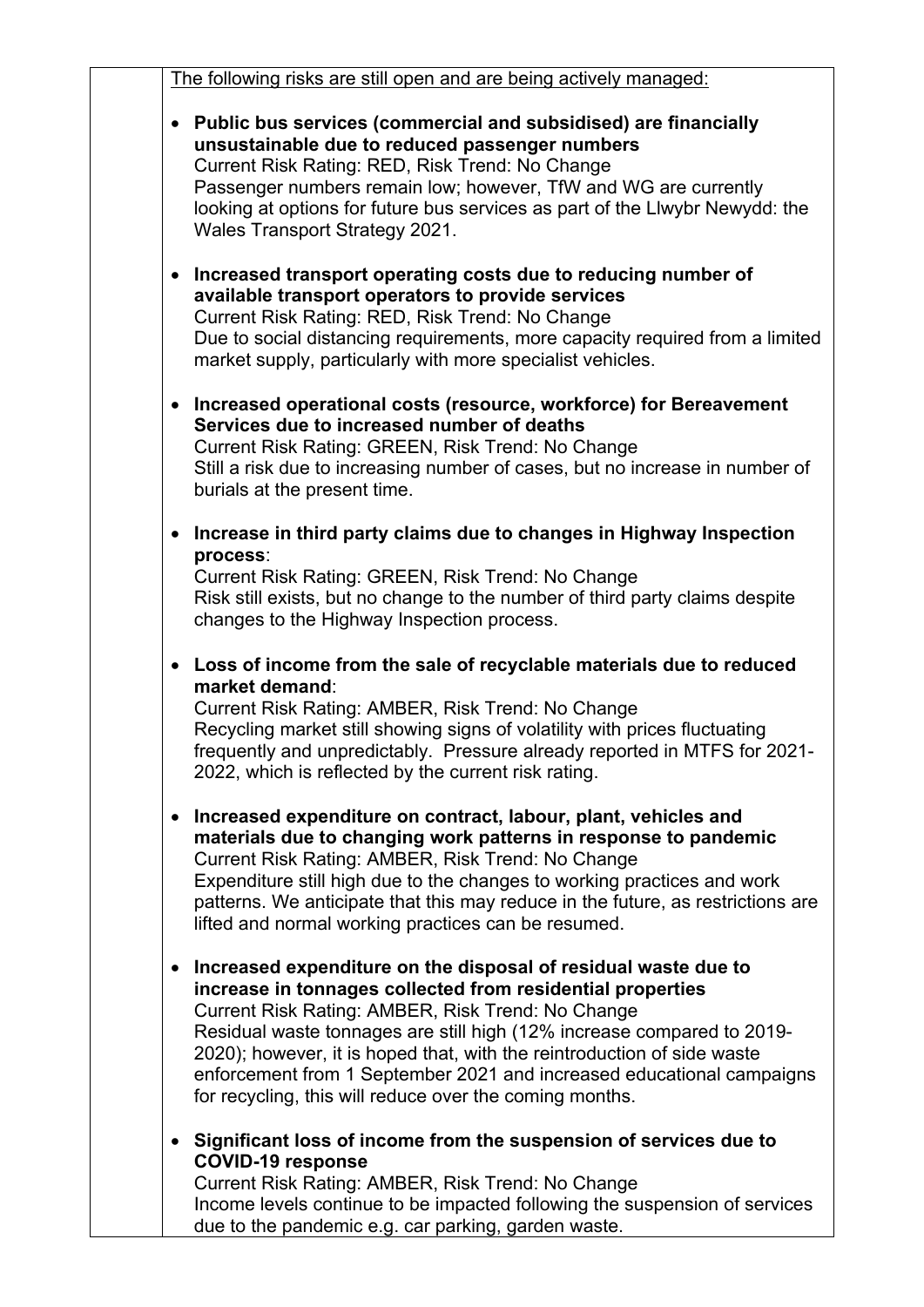**Reduced numbers of frontline workers and contractors to deliver services safely due to increased sickness levels** Current Risk Rating: AMBER, Risk Trend: No Change General sickness absence levels remain static, but we are seeing a significant increase in the numbers of workers and contractors having to self-isolate, which is beginning to impact on available resources to deliver frontline services and key project work. Risk trend is likely to increase over the coming weeks and months.

 **Reduced numbers of frontline workers and contractors to deliver services safely due to the requirement for self-isolation** Current Risk Rating: AMBER, Risk Trend: Increasing New risk introduced, due to increasing numbers of frontline workers and contractors having to self-isolate, which is beginning to impact on available resources to deliver frontline services and key project work. Risk trend is likely to increase over the coming weeks and months.

 **Inability to provide staff with key training due to social distancing measures**

Current Risk Rating: AMBER, Risk Trend: No Change Statutory training has continued throughout the pandemic, albeit via distance learning or outdoors with social distancing. All other training is due to be resumed from August 2021 once the new COVID-safe training facility is ready to be used.

 **Increased referrals to occupational health for mental health issues due to the impacts of remote working or continuing to work in frontline services**

Current Risk Rating: YELLOW, Risk Trend: No Change The initial spike in referrals being made to Occupational Health for mental health issues has now levelled off and individuals are receiving appropriate support where identified.

 **Increased risk of ill-health due to mental health and well-being, personal and/or family issues**

Current Risk Rating: YELLOW, Risk Trend: Reducing The longer-term impact of the last 18 months is still unknown and a number of members of staff have experienced family bereavements during this time, although this risk trend is now reducing to the improving situation due to the vaccination programme.

 **Missing key changes in employees' health and wellbeing due to faceto-face Occupational Health Surveillance appointments being placed on hold**

Current Risk Rating: GREEN, Risk Trend: Reducing All health surveillance appointments are continuing as normal.

 **Inadequate vehicle capacity to transport pupils and passengers whilst adhering to social distancing**

Current Risk Rating: GREEN, Risk Trend: Reducing WG removed the requirement to socially distance for pupils on school transport in September 2020.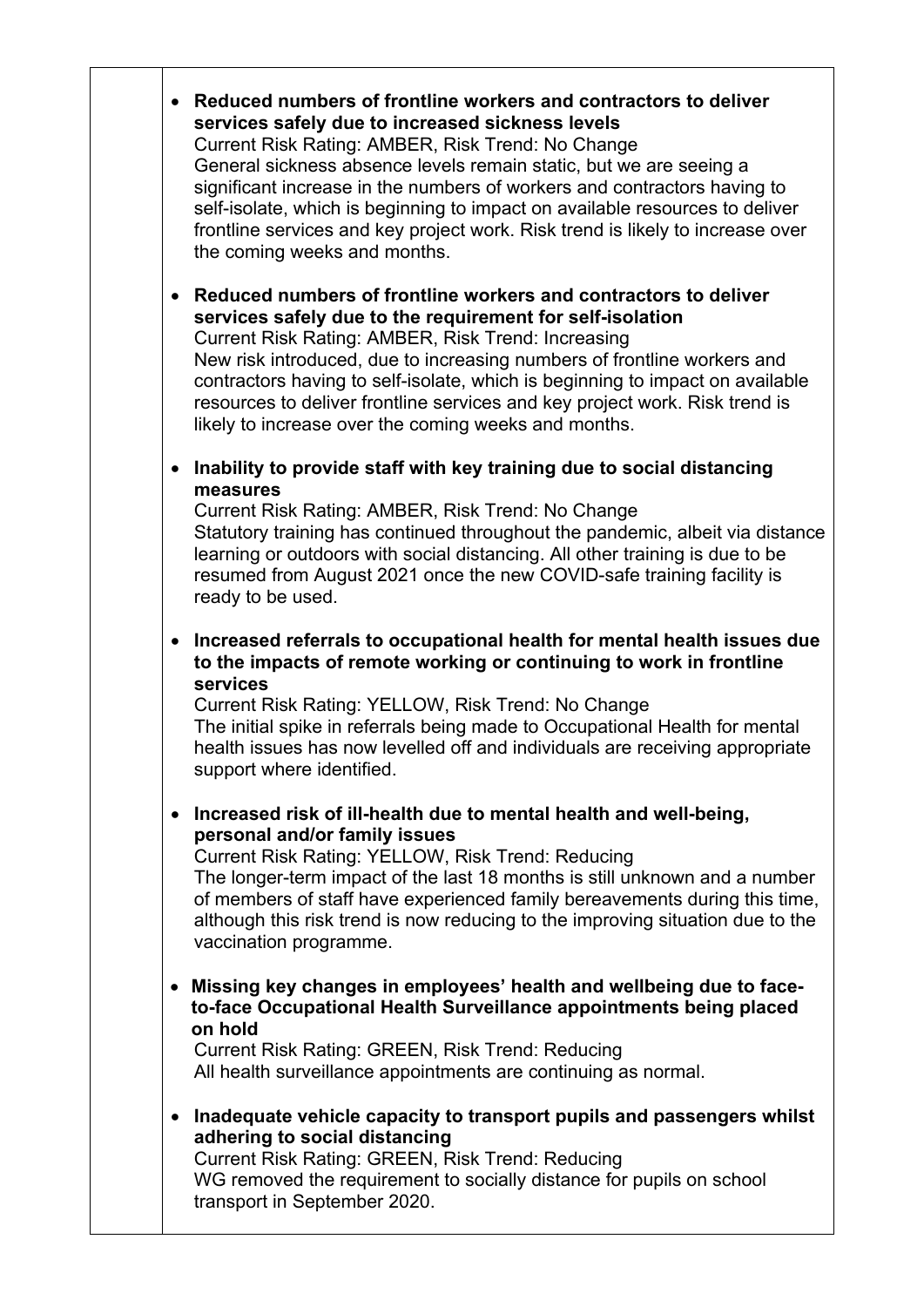|           | • Breach of legislation / Non-compliance with legislation (Environmental<br>Permits, Health & Safety, Vehicle Operators' licence, TROs) due to the<br>inability to provide work services.<br>Current Risk Rating: GREEN, Risk Trend: No Change<br>All audits and compliance checks are continuing, and changes to permitting<br>or TROs continue to be provided.                                                                                                                   |
|-----------|------------------------------------------------------------------------------------------------------------------------------------------------------------------------------------------------------------------------------------------------------------------------------------------------------------------------------------------------------------------------------------------------------------------------------------------------------------------------------------|
|           | • Unable to gain regulatory approval (planning; drainage; environmental<br>permitting) to progress key infrastructure projects in a timely manner<br>due to delays in processing applications.<br>Current Risk Rating: RED, Risk Trend: No Change<br>Delays experienced with some key project schemes due to delays in<br>applications being processed.                                                                                                                            |
|           | • Expiry of statutory training certifications due to the inability to<br>undertake testing / training<br>Current Risk Rating: AMBER, Risk Trend: No Change<br>All statutory training is now being provided either via distance learning or on<br>site outdoors with social distancing. Delays experienced with certification of<br>some testing initially, due to not being able to meet in person to test<br>equipment or plant/machinery, but this is now improving.             |
|           | • Lack of preparedness to respond to multiple emergencies or major<br>incidents during the pandemic (severe weather event, fire, major<br>transport accident) due to resource being focused on delivering key<br>services<br>Current Risk Rating: AMBER, Risk Trend: No Change<br>Risk of a major incident or multiple emergencies still exists; however, we<br>have continued to plan for such events and provide a response and prioritise<br>resources throughout the pandemic. |
|           | • Loss of key suppliers or partner organisations to deliver key<br>operational services due to company insolvencies<br>Current Risk Rating: AMBER, Risk Trend: No Change<br>Still a live risk, due to the economic climate currently and contingency<br>arrangements are in place should this risk trend increase.                                                                                                                                                                 |
| $\bullet$ | Loss of key suppliers or partner organisations to deliver key<br>operational services due break in operations (fire, loss of permit,<br>sickness)<br>Current Risk Rating: AMBER, Risk Trend: No Change<br>Risk trend remains the same as in pre-COVID times and contingency<br>arrangements are in place should the situation change.                                                                                                                                              |
|           | • Unable to undertake pedestrian/cycle safety training due to schools not<br>operating and reduced funding<br>Current Risk Rating: GREEN, Risk Trend: No Change                                                                                                                                                                                                                                                                                                                    |
| $\bullet$ | Unable to undertake traffic surveys to support financial bids for<br>transport schemes or justify implementing new safety measures<br>Current Risk Rating: GREEN, Risk Trend: No Change<br>Surveys being undertaken where feasible.                                                                                                                                                                                                                                                |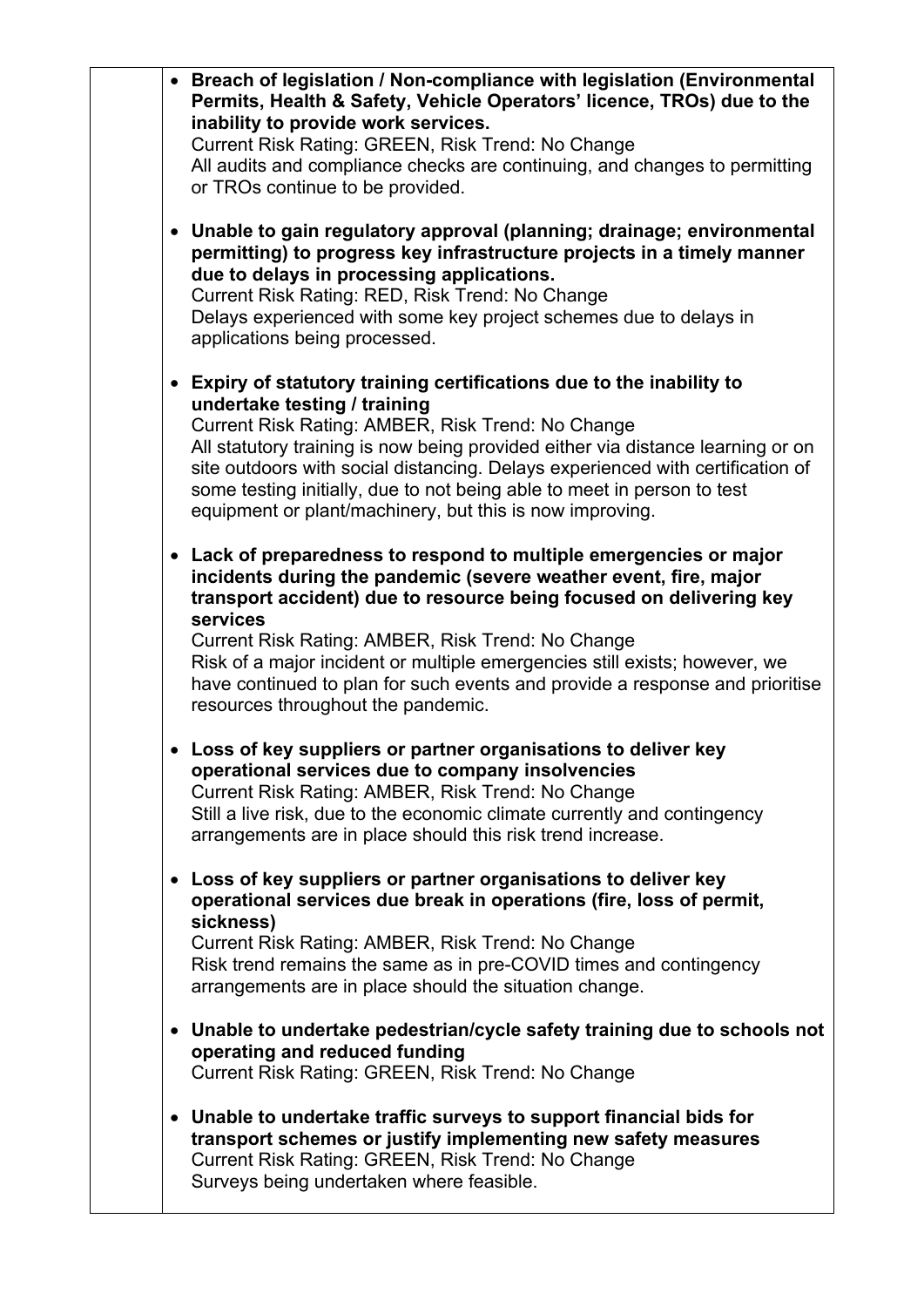|      | • Unable to dispose of waste and recycling products due to end<br>producer availability                                                                                                                                                                                                                                                                                                                                                                                                                                                                                                                                                                                                                                                                                                                                                     |
|------|---------------------------------------------------------------------------------------------------------------------------------------------------------------------------------------------------------------------------------------------------------------------------------------------------------------------------------------------------------------------------------------------------------------------------------------------------------------------------------------------------------------------------------------------------------------------------------------------------------------------------------------------------------------------------------------------------------------------------------------------------------------------------------------------------------------------------------------------|
|      | Current Risk Rating: AMBER, Risk Trend: No Change                                                                                                                                                                                                                                                                                                                                                                                                                                                                                                                                                                                                                                                                                                                                                                                           |
|      | Issues experienced with some end destinations (e.g. textiles / mattresses),                                                                                                                                                                                                                                                                                                                                                                                                                                                                                                                                                                                                                                                                                                                                                                 |
|      | due to suppliers having COVID outbreaks or staff on furlough or in self-<br>isolation. Current risk trend remains unchanged.                                                                                                                                                                                                                                                                                                                                                                                                                                                                                                                                                                                                                                                                                                                |
|      | • An increase in dangerous and obstructive parking in residential areas<br>preventing operational service delivery (waste and recycling<br>collections; gritting; highway maintenance) due to increased working<br>from home.                                                                                                                                                                                                                                                                                                                                                                                                                                                                                                                                                                                                               |
|      | Current Risk Rating: AMBER, Risk Trend: No Change                                                                                                                                                                                                                                                                                                                                                                                                                                                                                                                                                                                                                                                                                                                                                                                           |
|      | Issues experienced in some areas of the County, mainly as a result of more<br>people at home due to home working or furlough, which has impacted waste<br>and recycling collections, gulley emptying, road sweeping and grass cutting,<br>but issues dealt with locally via local Members.                                                                                                                                                                                                                                                                                                                                                                                                                                                                                                                                                  |
|      | • An increase in environmental crime (littering, dog fouling, side waste)                                                                                                                                                                                                                                                                                                                                                                                                                                                                                                                                                                                                                                                                                                                                                                   |
|      | due to the suspension of monitoring patrols<br>Current Risk Rating: YELLOW, Risk Trend: No Change<br>All enforcement activity was suspended from 23 March 2020 due to the<br>difficulty of maintaining social distancing when dealing with potential<br>offenders by officers. Civil parking enforcement and environmental<br>enforcement for fly tipping, littering and dog fouling was re-introduced from<br>29 June 2020 in response to national guidance that was issued for industry<br>standard organisations and also following an increase in fly tipping, littering<br>and dog fouling. Following Cabinet approval in early July 2021, side waste<br>enforcement will be resumed from 1 September 2021 and preparations are<br>underway for publicity and communication with residents, collection crews<br>and enforcement teams. |
| 1.06 | <b>Issue Management</b>                                                                                                                                                                                                                                                                                                                                                                                                                                                                                                                                                                                                                                                                                                                                                                                                                     |
|      |                                                                                                                                                                                                                                                                                                                                                                                                                                                                                                                                                                                                                                                                                                                                                                                                                                             |
|      | Rising COVID case numbers and shortage of HGV drivers<br>The rising COVID case numbers across the region are leading to increased<br>numbers of the workforce having to self-isolate, which is further<br>compounded by the shortage of HGV drivers post-Brexit and fact that the<br>numbers of staff taking annual leave over the summer holidays. Some<br>waste and recycling collection rounds have had to be reconfigured to ensure<br>that collections continue and some grass cutting and gulley emptying<br>operations have experienced disruption due to HGV drivers being deployed<br>to waste and recycling collections.                                                                                                                                                                                                          |

| 2.00 | <b>RESOURCE IMPLICATIONS</b> |
|------|------------------------------|
| 2.01 | None specifically.           |

| 3.00 | <b>IMPACT ASSESSMENT AND RISK MANAGEMENT</b>                                                                                        |
|------|-------------------------------------------------------------------------------------------------------------------------------------|
| 3.01 | This report specifically covers recovery from the pandemic emergency situation<br>and is based upon a framework of risk management. |